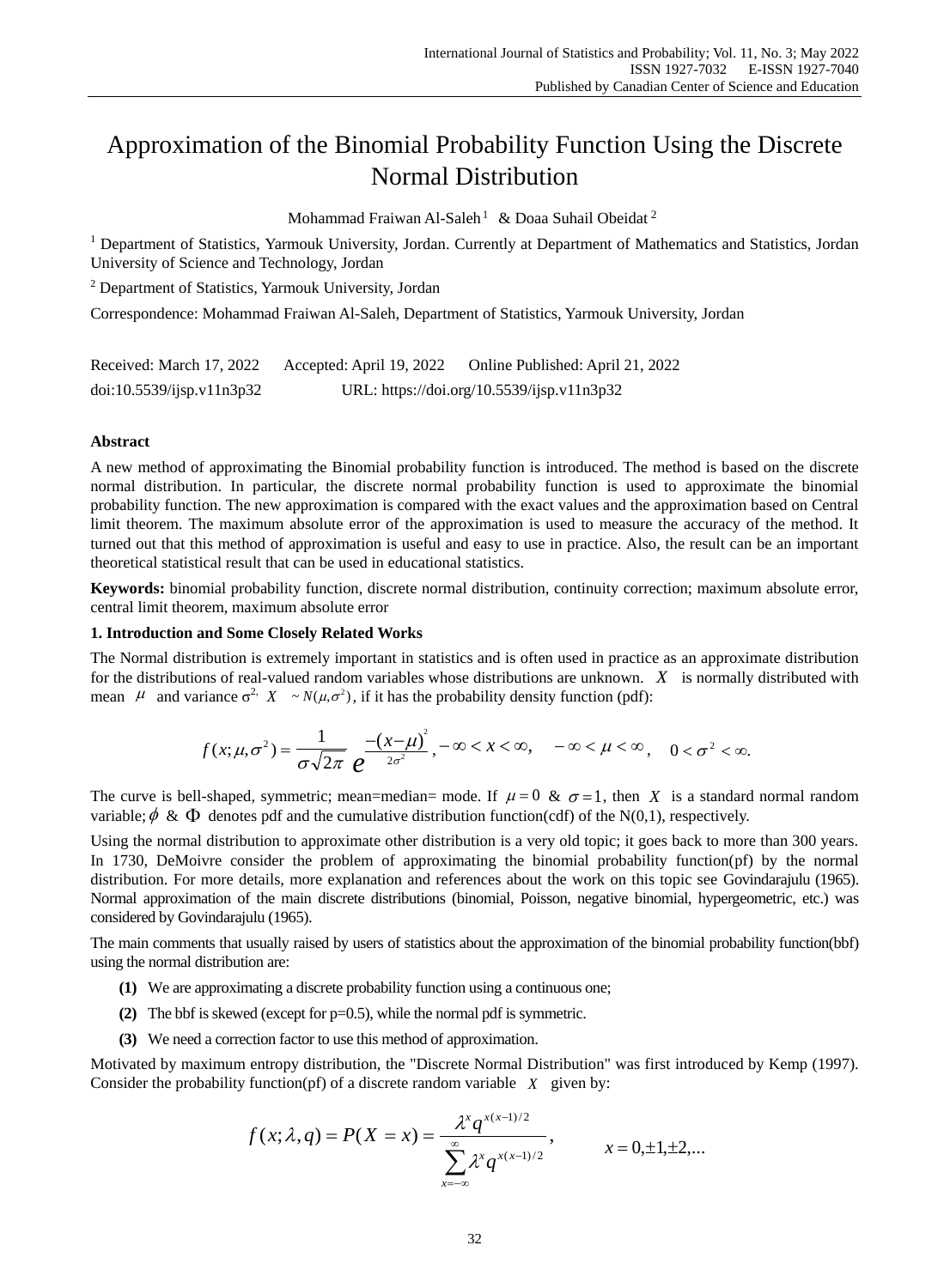where  $\lambda$  and  $q$  are parameters,  $\lambda > 0$ ,  $q \in (0,1)$ . **Szablowski** (2001) took  $q = e^{\frac{-1}{\sigma^2}}$  $\bm{\omega}$ <sup>-</sup>  $q=e^{\frac{-1}{\sigma^2}} \& \lambda=e^{\left(\frac{-1}{2\sigma^2}+\frac{\alpha}{\sigma^2}\right)}$  $e^{2}$  $\mu$  $\lambda=e^{2\sigma^2-\sigma^2}$  $=e^{\left(\frac{-1}{2\sigma^2}+\frac{\alpha}{\sigma^2}\right)},\ \alpha\in\mathfrak{R},$ 

which gives the discrete normal pdf. Thus, X is discrete normal,  $X \sim DN(\mu, \sigma^2)$ , if its pdf is

$$
f(x) = P(X = x) = \frac{\frac{1}{\sigma\sqrt{2\pi}}e^{-\frac{(x-\mu)^2}{2\sigma^2}}}{\sum_{i=-\infty}^{\infty}\frac{1}{\sigma\sqrt{2\pi}}e^{-\frac{(i-\mu)^2}{2\sigma^2}}}, \quad x = 0, \pm 1, \pm 2, \dots
$$

For another discrete analogue of the Laplace distribution, see **Seidu et al. (2004).**

A Binomial r.v.  $X$ ,  $b(n, p)$ , has the pf:

$$
f(x;n,p) = P(X = x) = {n \choose x} p^x (1-p)^{n-x}, x = 0,1,...,n \& 0 \text{ O.w.}
$$

 $\mu = np$  &  $\sigma^2 = np(1-p)$ . Clearly, the variance is smaller than the mean with maximum value of  $\frac{n}{4}$  occurs at  $p = 0.5$ .

It is easy nowadays to find the value of the pf at any value of *X* using calculators. However, there is a theoretical interest, when teaching statistical courses, to approximate the binomial using some well-known distribution such as normal, Poisson, etc. These approximations are mentioned in almost any text book in statistics and probability. Several ways have been used to approximate the binomial pf. The most popular way is by using the normal distribution with  $\mu = np \& \sigma^2 = np(1-p)$ . This is justified by the central limit theorem (CLT). The following is the simplest form of CLT:

If  $X_1, X_2, ..., X_n$  are iid with  $E(X_i) = \mu$  &  $Var(X_i) = \sigma^2$ ,  $-\infty < \mu < \infty$ ,  $0 < \sigma^2 < \infty$ , then as  $n \to \infty$ ,  $\frac{n(X-\mu)}{\mu} \longrightarrow N(0,1).$ σ

Now, if  $X \sim b(n, p)$ , then  $X = \sum_{i=1}^{n}$  $X = \sum_{i=1}^{n} X_i$ , where  $X_i$ 's are iid  $b(1, p)$ . Thus, for large *n* we have<br> $\frac{X - E(X)}{T} = \frac{X - np}{T} \approx N(0, 1)$ ,

$$
\frac{X - E(X)}{\sqrt{\text{var}(X)}} = \frac{X - np}{\sqrt{np(1 - p)}} \approx N(0, 1),
$$

i.e. for large  $n$ ,

$$
X \approx N(np, np(1-p)).
$$

As mentioned above, one problem of this approximation is that a continuous distribution is being used to approximate a discrete one. To get around this problem, what is called "continuity correction" has been used:

$$
Pr(X = k) = Pr(k - 0.5 \le X \le k + 0.5), k = 0,1,...,n.
$$

There are some restrictions on the use of CLT approximation. The two rules of thumb for the approximation to be accurate were introduced and investigated by **Schader & Schmid (1989),** these two rules are:

- $np(1-p) > 9$ .
- *np* > 5 for  $0 < p \le 0.5$  and  $n(1-p) > 5$  for  $0.5 < p < 1$ .

The shape of the normal pdf is bell shaped. Thus, normal approximation of the binomial pf may not be suitable to use if the shape of the binomial distribution is very skewed; i.e. *p* is closed to zero or to one. However, it easier to use the standard normal distribution tables especially by beginner students than to use the exact formula of the binomial pf.

Another way to approximate the Binomial distribution was proposed by **Chang et al. (2008)** based on the skew normal distribution:

$$
P(X \le k) = F_{n,p}(k) \approx \Psi_{\lambda} \left( \frac{k + 0.5 - \mu}{\sigma} \right),
$$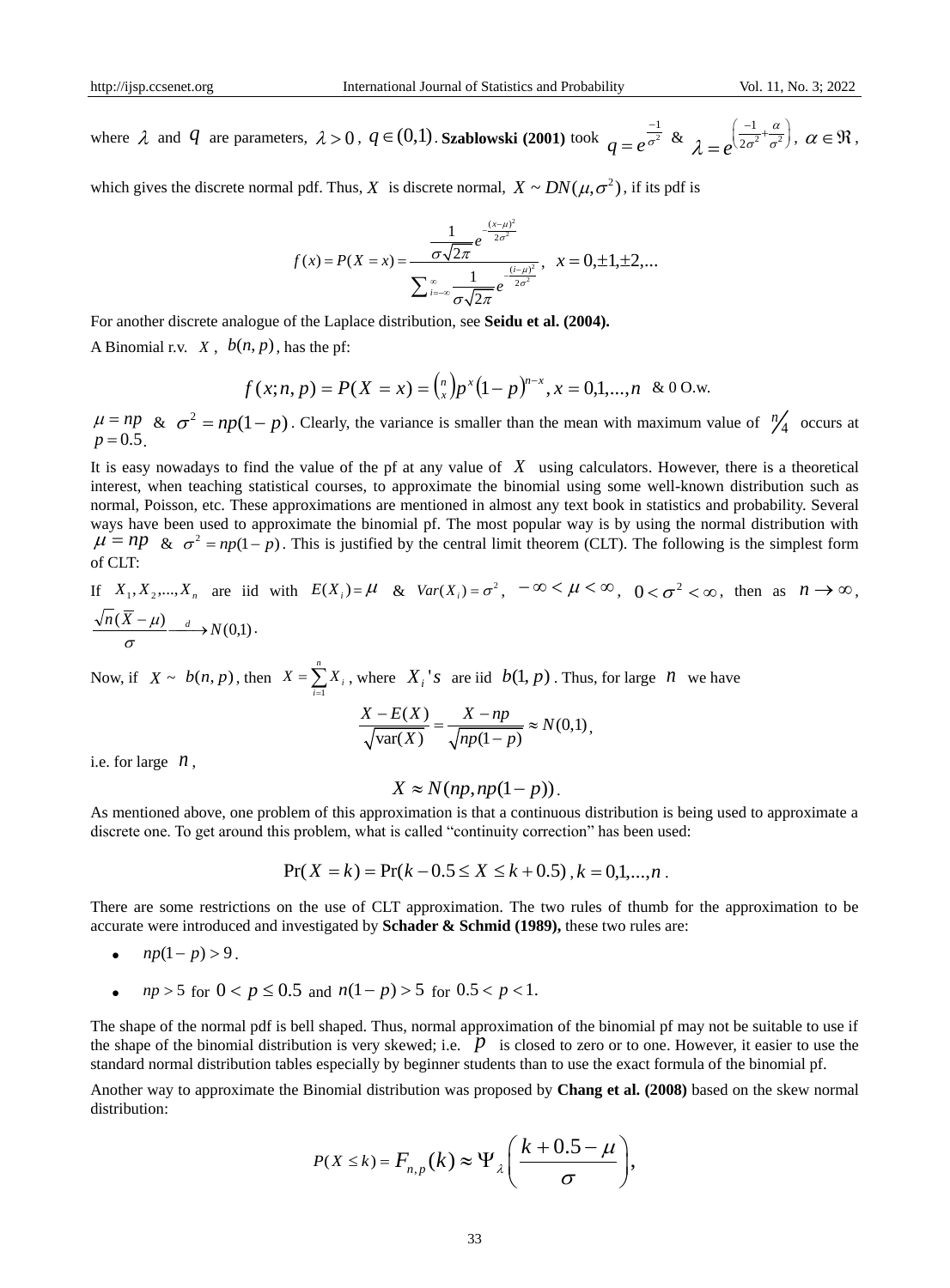where,  $\Psi_{\lambda}(c) = \int_{c}^{c} 2\varphi(z)\Phi(\lambda z)dz$ . The values of the parameters  $\sigma^2$ ,  $\mu$  and  $\lambda$  are chosen suitably based on  $n \& p$ . *c*  $^{-}$ 

A discrete random variable  $X$  has a Poisson distribution if its pf is:

$$
f(x; \lambda) = p(X = x) = \frac{\lambda^x e^{-\lambda}}{x!}, \quad x = 0, 1, 2, \dots, \lambda > 0.
$$

 $\mu = \sigma^2 = \lambda$ . If *n* is large and *p* is small, with  $np = \lambda$  fixed, the terms of  $b(n, p)$  are found to be near the Poisson distribution,  $P(\lambda)$ ;

$$
{\binom{n}{x}}p^x(1-p)^{n-x}\approx \frac{(np)^x e^{-np}}{x!} \quad \text{(See Filter (1968))}.
$$

(For more details see Hogg and Tanis (1996)).

In this paper, the discrete normal is used instead of the normal. In section 2, the approximation of the binomial probability function, bpf, using discrete normal is investigated. Conclusions and some suggested future works are the content of section 3.

#### **2. Approximation of bpf Using Discrete Normal pdf**

In this section, we investigate the appropriateness of using the general discrete normal distribution to approximate the bpf. The approximate value is compared with the exact value and with normal approximation.

Let X be a random variable with discrete normal distribution,  $DN(\mu, \sigma^2)$ . The pdf of X is:

$$
f(x; \mu, \sigma^2) = \frac{\frac{1}{\sigma \sqrt{2\pi}} e^{-\frac{(x-\mu)^2}{2\sigma^2}}}{\sum_{i=-\infty}^{\infty} \frac{1}{\sigma \sqrt{2\pi}} e^{-\frac{(i-\mu)^2}{2\sigma^2}}}, \quad x = 0, \pm 1, \pm 2, \dots; \quad \sigma > 0, -\infty < \mu < \infty.
$$

Clearly, the most inconvenient part of this pf is its denominator.

Zsablowski (2001) introduced the following general formula:

2.1. 
$$
\int_{0}^{\infty} q^{k^2/2} = \sqrt{\frac{2\pi}{\ln(1/q)}} \left( 1 + 2 \sum_{k=1}^{\infty} \exp\left(-\frac{2\pi^2 k^2}{\ln(1/q)}\right) \right).
$$

In particular, for  $q \ge \exp(-2\pi^2 / (7 \ln 10 - \ln 5)) = 0.25653$ , he showed that

 $2 \exp \left( \frac{-2\pi^2}{1-(1+\epsilon)} \right) \leq 10^{-6}$  $\frac{1}{\ln(1/q)}$  $\begin{pmatrix} -2\pi^2 \\ -10^{-7} \end{pmatrix}$  $\left(\frac{-2n}{\ln(1/q)}\right) \le 10^{-6}$ . So, with high accuracy level (up to the fifth digit), we have

$$
\sum_{k=-\infty}^{\infty} q^{k^2/2} = \sqrt{\frac{2\pi}{\ln(1/q)}}.
$$

By taking  $q = \exp(-1) \approx 0.36788 > 0.25658$ , he got with accuracy up to  $10^{-6}$ :

$$
\sum_{k=-\infty}^{\infty} \frac{\exp(-k^2/2)}{\sqrt{2\pi}} \approx 1, \quad \& \quad \sum_{k=-\infty}^{\infty} k^2 \frac{\exp(-k^2/2)}{\sqrt{2\pi}} \approx 1.
$$

Thus, based on these results, if  $X$  is  $DN(\mu, \sigma^2)$ , then for  $\sigma^2 > 0.73$ , we have:

$$
f(x; \mu, \sigma^2) = \frac{\frac{1}{\sigma \sqrt{2\pi}} e^{-\frac{(x-\mu)^2}{2\sigma^2}}}{\sum_{i=-\infty}^{\infty} \frac{1}{\sigma \sqrt{2\pi}} e^{-\frac{(i-\mu)^2}{2\sigma^2}}}, \approx \frac{1}{\sigma \sqrt{2\pi}} e^{-\frac{-(x-\mu)^2}{2\sigma^2}}, \quad x = 0, \pm 1, \pm 2, \dots,
$$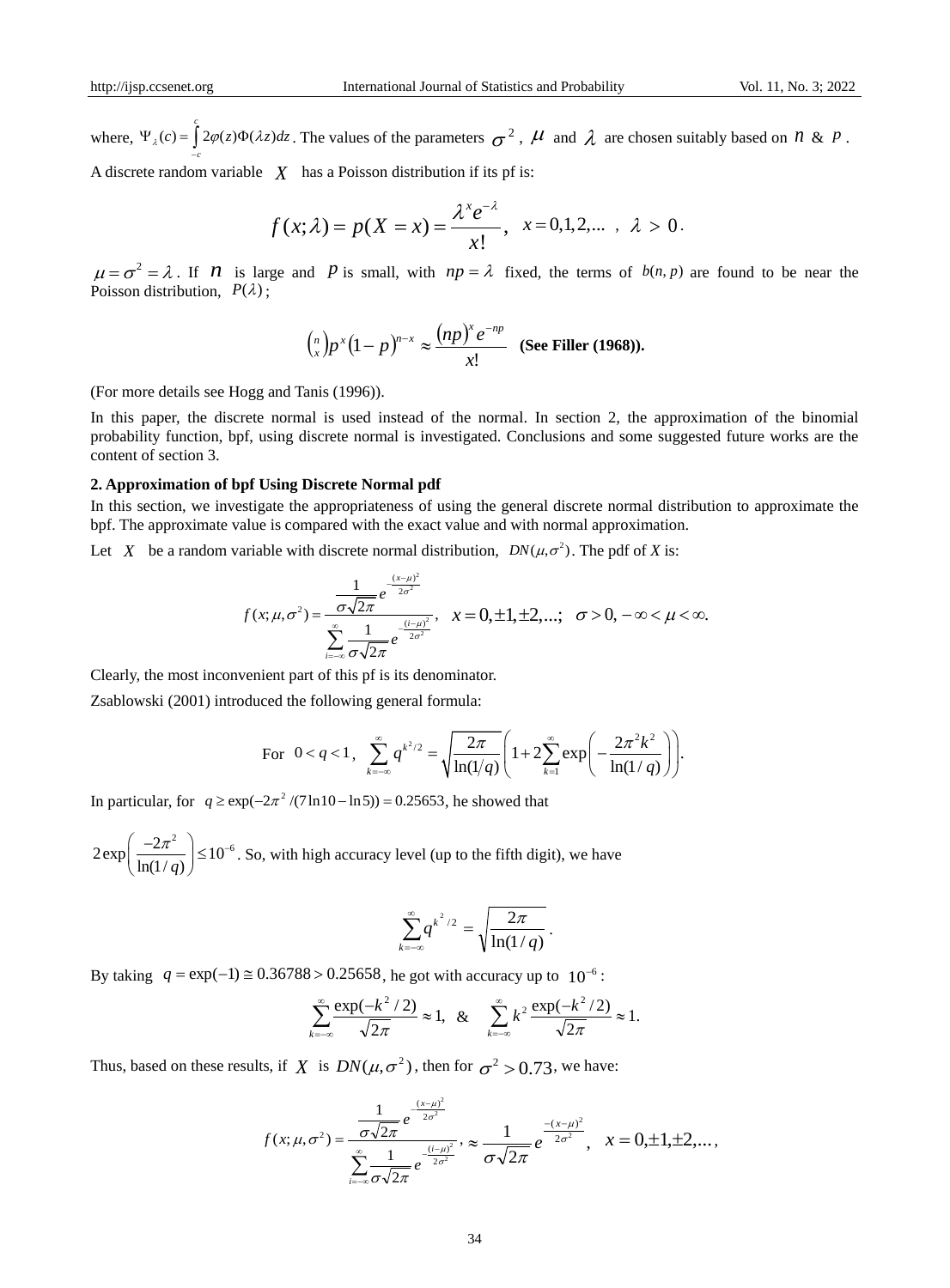## $E(X) \approx \mu$ ,  $Var(X) \approx \sigma^2$ .

Let  $Y \sim b(n, p)$ , as we mentioned in the previous section, by CLT and under some conditions on *n* and *p*, the distribution of *Y* is approximately normal with mean  $np$  and variance  $np(1-p)$ . If  $X \sim DN(\mu, \sigma^2)$ , by using the methods of moment similar to the work of **Chang et al. (2008)**, we have  $E(Y) = np$ ,  $Var(Y) = np(1-p)$  equating them to H and  $\sigma^2$ , we obtained an approximate value of  $(\mu, \sigma^2)$  as  $\mu^* = np$ ,  $\sigma^{*2} = np(1-p)$ . Thus, we can use the

$$
DN(np, np(1-p)) \text{ to approximate the bpf. Thus, for } k = 0, 1, 2, ..., n, \text{ we have}
$$
\n
$$
P(Y = k) = {n \choose k} p^k (1-p)^{n-k} \approx f(k; np, np(1-p)) = \frac{1}{\sqrt{2\pi np(1-p)}} e^{\frac{-(k-np)^2}{2np(1-p)}}.
$$

For different values for  $n \& p$ , we computed the approximate value for bpf using discrete normal probability function at  $X = k$ , and compared it with the exact value. The maximum absolute error,  $MABE(n, p)$ , is used to measure the accuracy of the approximation:

$$
MABE(n, p) = \max_{k \in [0, 1, 2, \ldots, n]} |P(Y = k) - f(k; np, np(1 - p))|
$$

The smaller the  $MABE(n, p)$ , the better the approximation. Also, this approximation is compared with the CLT approximation.

Tables (1-3) contain the numerical calculations for the exact value and the values of the discrete normal and normal approximations for selected values of  $(p,n)$ ;  $p = 0.1$ , 0.3, 0.5,  $n = 10$ , 30, 50. Since *MABE*(*n*, *p*) is symmetric around  $p = 0.5$ ; i.e.  $MABE(n, p) = MABE(n, 1-p)$ , for  $DN(np, np(1-p))$  &  $N(np, np(1-p))$ , there is no need to consider the values of  $\overline{p}$  that are larger than 0.5.

| k              | B(n, p) | $DN(np, np(1-p))$ | $N(np, np(1-p))$ |
|----------------|---------|-------------------|------------------|
| $\theta$       | 0.3487  | 0.2413            | 0.2422           |
|                | 0.3874  | 0.4205            | 0.4018           |
| $\overline{c}$ | 0.1937  | 0.2413            | 0.2422           |
| 3              | 0.0575  | 0.0456            | 0.0527           |
| 4              | 0.0112  | 0.0029            | 0.0041           |
| $\geq$ 5       | 0.0016  | 0.0001            | 0.0001           |
| MABE(n, p)     |         | 0.1074            | 0.1065           |

|             |                                                   | $E(X) \approx \mu$ , $Var(X) \approx \sigma^2$ .                                                                                                                                                                                                                                                                                                                                                                                                                                                                  |                         |                       |  |
|-------------|---------------------------------------------------|-------------------------------------------------------------------------------------------------------------------------------------------------------------------------------------------------------------------------------------------------------------------------------------------------------------------------------------------------------------------------------------------------------------------------------------------------------------------------------------------------------------------|-------------------------|-----------------------|--|
|             |                                                   | $Y \sim b(n, p)$ , as we mentioned in the previous section, by CLT and under some conditions on <i>n</i> and <i>p</i><br>ribution of Y is approximately normal with mean $np$ and variance $np(1-p)$ . If $X \sim DN(\mu, \sigma^2)$ , by usin<br>hods of moment similar to the work of <b>Chang et al. (2008)</b> , we have $E(Y) = np$ , $Var(Y) = np(1-p)$ equating the<br>and $\sigma^2$ , we obtained an approximate value of $(\mu, \sigma^2)$ as $\mu^* = np$ , $\sigma^{*2} = np(1-p)$ . Thus, we can use |                         |                       |  |
|             |                                                   | $(np, np(1-p))$ to approximate the bpf. Thus, for $k = 0, 1, 2, , n$ , we have                                                                                                                                                                                                                                                                                                                                                                                                                                    |                         |                       |  |
|             |                                                   | $P(Y = k) = {n \choose k} p^{k} (1-p)^{n-k} \approx f(k; np, np(1-p)) = \frac{1}{\sqrt{2\pi np(1-p)}} e^{\frac{-(k-np)}{2np(1-p)}}.$                                                                                                                                                                                                                                                                                                                                                                              |                         |                       |  |
|             | accuracy of the approximation:                    | different values for $n \& p$ , we computed the approximate value for bpf using discrete normal probal<br>tion at $X = k$ , and compared it with the exact value. The maximum absolute error, $MABE(n, p)$ , is used to mean                                                                                                                                                                                                                                                                                      |                         |                       |  |
|             |                                                   | $MABE(n, p) = \max_{k \in [0, 1, 2, \ldots, n]}  P(Y = k) - f(k; np, np(1-p)) $ .                                                                                                                                                                                                                                                                                                                                                                                                                                 |                         |                       |  |
| roximation. |                                                   | smaller the $MABE(n, p)$ , the better the approximation. Also, this approximation is compared with the                                                                                                                                                                                                                                                                                                                                                                                                            |                         |                       |  |
|             | sider the values of $p$ that are larger than 0.5. | les (1-3) contain the numerical calculations for the exact value and the values of the discrete normal and no<br>roximations for selected values of $(p,n)$ ; $p = 0.1$ , 0.3, 0.5, $n = 10$ , 30, 50. Since $MABE(n, p)$ is symm<br>and $p = 0.5$ ; i.e. $MABE(n, p) = MABE(n, 1-p)$ , for $DN(np, np(1-p))$ & $N(np, np(1-p))$ , there is no nee                                                                                                                                                                |                         |                       |  |
|             |                                                   | le (1a). The exact and the approximate values of $p(X = k)$ when $n = 10$ , $p = 0.1$                                                                                                                                                                                                                                                                                                                                                                                                                             |                         |                       |  |
|             | $\boldsymbol{k}$                                  | B(n, p)                                                                                                                                                                                                                                                                                                                                                                                                                                                                                                           | $DN(np, np(1-p))$       | $N(np, np(1-p))$      |  |
|             | $\boldsymbol{0}$                                  | 0.3487                                                                                                                                                                                                                                                                                                                                                                                                                                                                                                            | 0.2413                  | 0.2422                |  |
|             | 1                                                 | 0.3874                                                                                                                                                                                                                                                                                                                                                                                                                                                                                                            | 0.4205                  | 0.4018                |  |
|             | $\overline{c}$                                    | 0.1937                                                                                                                                                                                                                                                                                                                                                                                                                                                                                                            | 0.2413                  | 0.2422                |  |
|             | 3                                                 | 0.0575                                                                                                                                                                                                                                                                                                                                                                                                                                                                                                            | 0.0456                  | 0.0527                |  |
|             | $\overline{4}$                                    | 0.0112                                                                                                                                                                                                                                                                                                                                                                                                                                                                                                            | 0.0029                  | 0.0041                |  |
|             | $\geq$ 5                                          | 0.0016                                                                                                                                                                                                                                                                                                                                                                                                                                                                                                            | 0.0001                  | 0.0001                |  |
|             | MABE(n, p)                                        |                                                                                                                                                                                                                                                                                                                                                                                                                                                                                                                   | 0.1074                  | 0.1065                |  |
|             |                                                   | le (1b). The exact and the approximate values of $p(X = k)$ when $n = 30, p = 0.1$                                                                                                                                                                                                                                                                                                                                                                                                                                |                         |                       |  |
|             | $\boldsymbol{k}$                                  | B(n, p)                                                                                                                                                                                                                                                                                                                                                                                                                                                                                                           | $DN(np, np(1-p))$       | $N(np, np(1-p))$      |  |
|             | $\boldsymbol{0}$                                  | 0.0425                                                                                                                                                                                                                                                                                                                                                                                                                                                                                                            | 0.0458                  | 0.0475                |  |
|             | $\mathbf 1$                                       | 0.1413                                                                                                                                                                                                                                                                                                                                                                                                                                                                                                            | 0.1158                  | 0.1166                |  |
|             | $\mathbf{2}$                                      | 0.2277                                                                                                                                                                                                                                                                                                                                                                                                                                                                                                            | 0.2018                  | 0.1998                |  |
|             | 3                                                 | 0.2361                                                                                                                                                                                                                                                                                                                                                                                                                                                                                                            | 0.2428                  | 0.2391                |  |
|             | $\overline{4}$                                    | 0.1771                                                                                                                                                                                                                                                                                                                                                                                                                                                                                                            | 0.2018                  | 0.1998                |  |
|             | $\sqrt{5}$                                        | 0.1023                                                                                                                                                                                                                                                                                                                                                                                                                                                                                                            | 0.1158                  | 0.1166                |  |
|             | $6\,$                                             | 0.0474                                                                                                                                                                                                                                                                                                                                                                                                                                                                                                            | 0.0459                  | 0.0475                |  |
|             | $\geq$ 7                                          | 0.0258                                                                                                                                                                                                                                                                                                                                                                                                                                                                                                            | 0.0202                  | 0.0166                |  |
|             | MABE(n, p)                                        |                                                                                                                                                                                                                                                                                                                                                                                                                                                                                                                   | $2.5911 \times 10^{-2}$ | $2.7858\times10^{-2}$ |  |
|             |                                                   |                                                                                                                                                                                                                                                                                                                                                                                                                                                                                                                   |                         |                       |  |
|             |                                                   | 35                                                                                                                                                                                                                                                                                                                                                                                                                                                                                                                |                         |                       |  |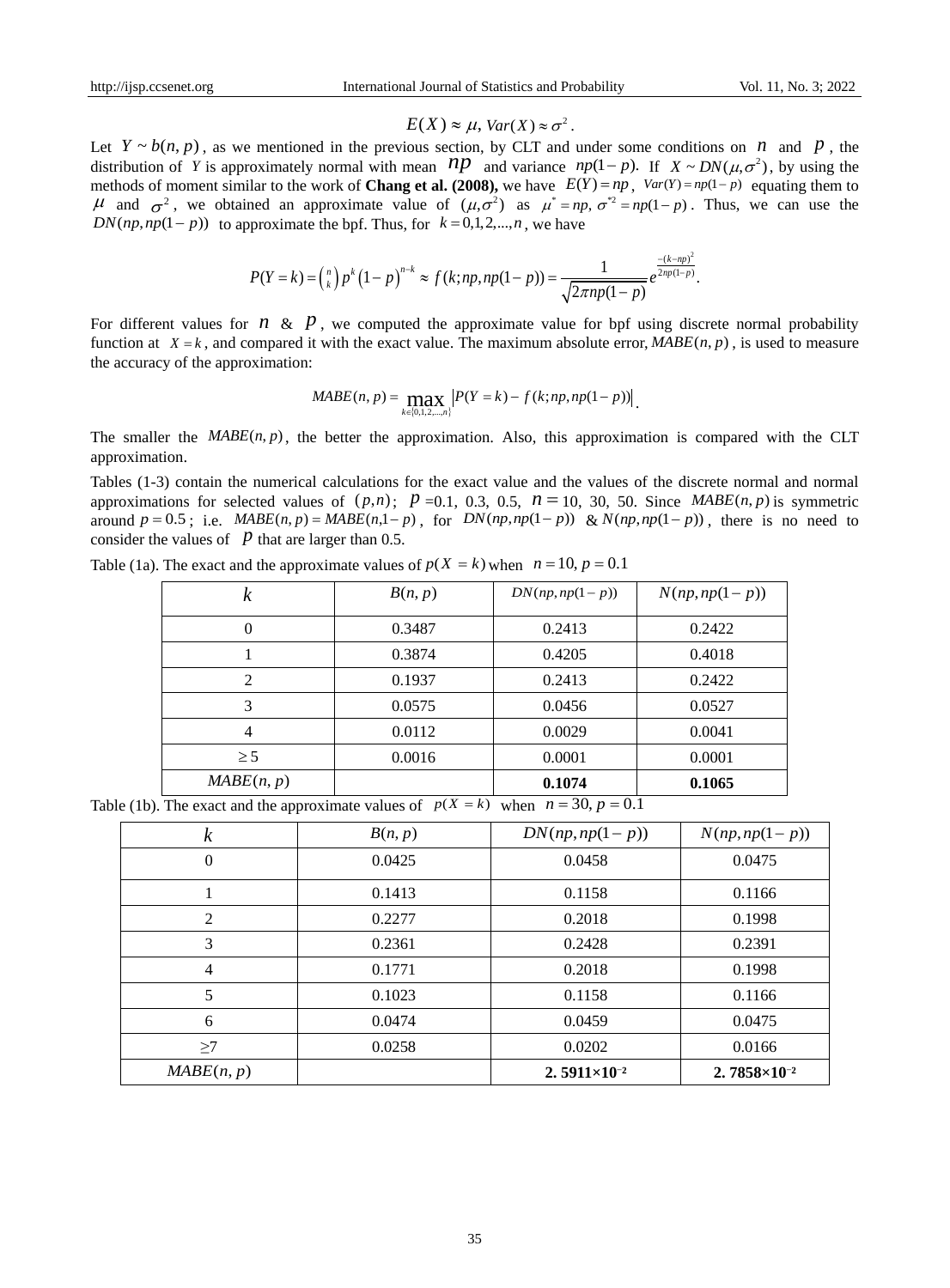| κ          | B(n, p) | $DN(np, np(1-p))$       | $N(np, np(1-p))$                 |
|------------|---------|-------------------------|----------------------------------|
| $\leq 2$   | 0.1117  | 0.1232                  | 0.1145                           |
| 3          | 0.1386  | 0.1206                  | 0.1204                           |
| 4          | 0.1809  | 0.1683                  | 0.1671                           |
|            | 0.1849  | 0.1881                  | 0.1863                           |
| 6          | 0.1541  | 0.1683                  | 0.1671                           |
|            | 0.1076  | 0.1206                  | 0.1204                           |
| $\geq 8$   | 0.1222  | 0.1298                  | 0.1193                           |
| MABE(n, p) |         | $1.7983 \times 10^{-2}$ | 1.8112 $\times$ 10 <sup>-2</sup> |

| Table (1c). The exact and the approximate values of $p(X = k)$ when $n = 50$ , $p = 0.1$ |  |  |  |
|------------------------------------------------------------------------------------------|--|--|--|
|------------------------------------------------------------------------------------------|--|--|--|

Table (2a). The exact and the approximate values of  $p(X = k)$  when  $n = 10$ ,  $p = 0.3$ 

| k          | B(n, p) | $DN(np, np(1-p))$        | $N(np, np(1-p))$      |
|------------|---------|--------------------------|-----------------------|
| 10         | 0.1398  | 0.1411                   | 0.1403                |
| 11         | 0.1271  | 0.1325                   | 0.1319                |
| 12         | 0.1033  | 0.1098                   | 0.1096                |
| 13         | 0.0755  | 0.0804                   | 0.0804                |
| 14         | 0.0499  | 0.0519                   | 0.05216               |
| $\geq$ 15  | 0.0607  | 0.0549                   | 0.0558                |
| MABE(n, p) |         | 7. $0740 \times 10^{-3}$ | $7.3598\times10^{-3}$ |

Table (2b). The exact and the approximate values of  $p(X = k)$  when  $n = 30, p = 0.3$ 

| $\boldsymbol{k}$ | B(n, p) | $DN(np, np(1-p))$                | $N(np, np(1-p))$         |
|------------------|---------|----------------------------------|--------------------------|
| $\leq 6$         | 0.1595  | 0.1579                           | 0.1595                   |
| 7                | 0.1218  | 0.1157                           | 0.1154                   |
| 8                | 0.1501  | 0.1468                           | 0.1460                   |
| 9                | 0.1573  | 0.1589                           | 0.1579                   |
| 10               | 0.1416  | 0.1468                           | 0.1460                   |
| 11               | 0.1103  | 0.1157                           | 0.1154                   |
| 12               | 0.0748  | 0.0778                           | 0.0780                   |
| $\geq$ 13        | 0.0845  | 0.0802                           | 0.0802                   |
| MABE(n, p)       |         | 6.1444 $\times$ 10 <sup>-3</sup> | 6. $4243 \times 10^{-3}$ |

Table (2c). The exact and the approximate values of  $p(X = k)$  when  $n = 50$ ,  $p = 0.3$ 

| $\kappa$   | B(n, p) | $DN(np, np(1-p))$                | $N(np, np(1-p))$                 |
|------------|---------|----------------------------------|----------------------------------|
| $\leq$ 12  | 0.2229  | 0.2193                           | 0.2202                           |
| 13         | 0.1050  | 0.1018                           | 0.1015                           |
| 14         | 0.1190  | 0.1174                           | 0.1170                           |
| 15         | 0.1224  | 0.1231                           | 0.1226                           |
| 16         | 0.1147  | 0.1174                           | 0.1170                           |
| 17         | 0.0983  | 0.1018                           | 0.1015                           |
| 18         | 0.0772  | 0.0802                           | 0.0801                           |
| $\geq$ 19  | 0.1406  | 0.1391                           | 0.1400                           |
| MABE(n, p) |         | 3.6270 $\times$ 10 <sup>-3</sup> | 3.6730 $\times$ 10 <sup>-3</sup> |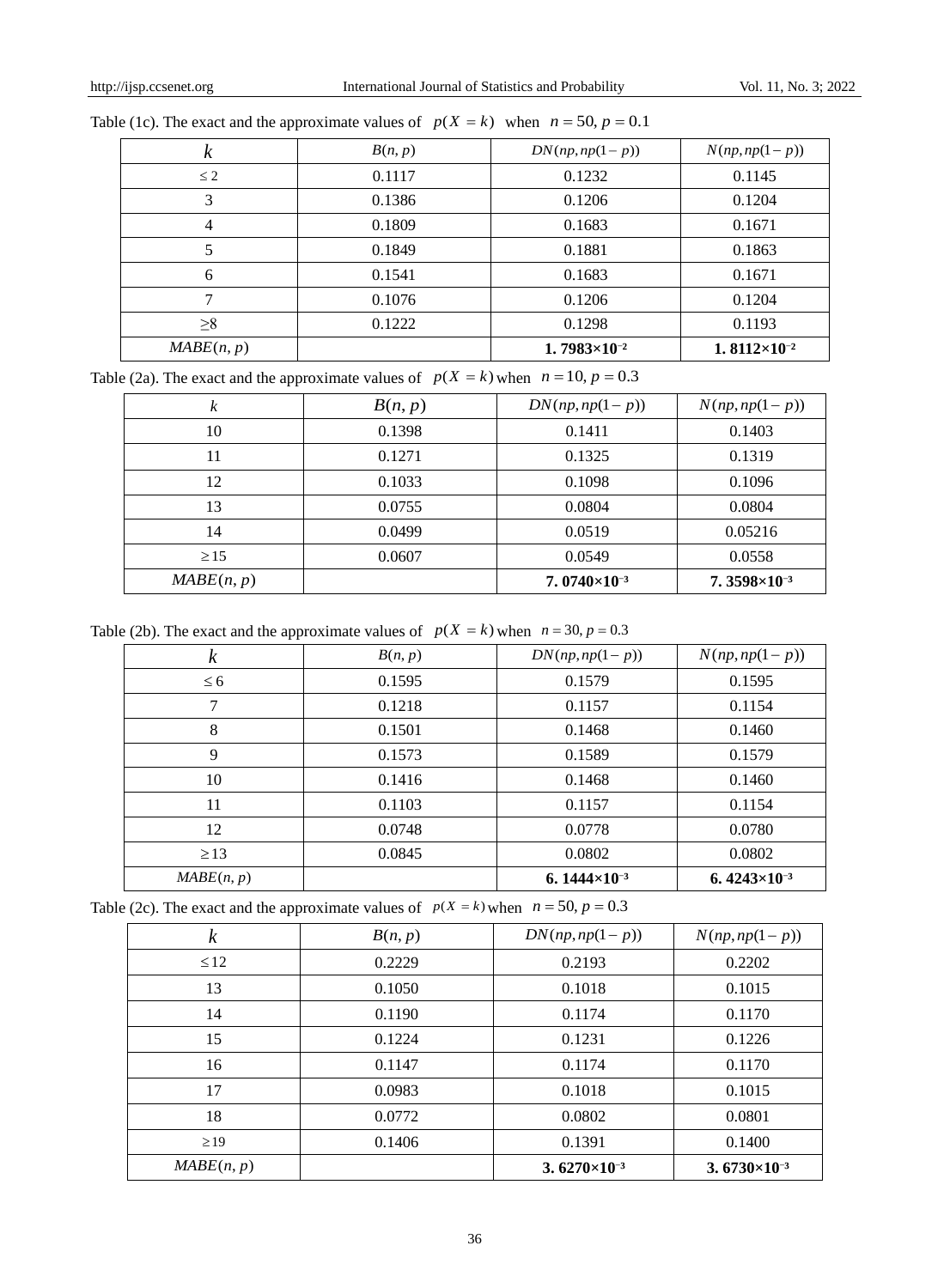| k          | B(n, p) | $DN(np, np(1-p))$        | $N(np, np(1-p))$                 |
|------------|---------|--------------------------|----------------------------------|
| $\leq 2$   | 0.0547  | 0.0537                   | 0.0567                           |
| 3          | 0.1172  | 0.1134                   | 0.1145                           |
| 4          | 0.2051  | 0.2066                   | 0.2045                           |
| 5          | 0.2461  | 0.2523                   | 0.2482                           |
| 6          | 0.2051  | 0.2066                   | 0.2045                           |
| 7          | 0.1172  | 0.1134                   | 0.1145                           |
| $\geq 8$   | 0.0547  | 0.0537                   | 0.0567                           |
| MABE(n, p) |         | 6. $2195 \times 10^{-3}$ | 2.7198 $\times$ 10 <sup>-3</sup> |

Table (3a). The exact and the approximate values of  $p(X = k)$  when  $n = 10$ ,  $p = 0.5$ 

Table (3b). The exact and the approximate values of  $p(X = k)$  when  $n = 30$ ,  $p = 0.5$ 

| $\boldsymbol{k}$ | B(n, p) | $DN(np, np(1-p))$        | $N(np, np(1-p))$                 |
|------------------|---------|--------------------------|----------------------------------|
| $\leq$ 11        | 0.1002  | 0.0994                   | 0.1006                           |
| 12               | 0.0805  | 0.0799                   | 0.0800                           |
| 13               | 0.1115  | 0.1116                   | 0.1113                           |
| 14               | 0.1354  | 0.1363                   | 0.1356                           |
| 15               | 0.1445  | 0.1457                   | 0.1449                           |
| 16               | 0.1354  | 0.1363                   | 0.1356                           |
| 17               | 0.1115  | 0.1116                   | 0.1113                           |
| 18               | 0.0806  | 0.0800                   | 0.0800                           |
| $\geq$ 19        | 0.1002  | 0.0994                   | 0.1006                           |
| MABE(n, p)       |         | 1. $2087 \times 10^{-3}$ | 5.1919 $\times$ 10 <sup>-4</sup> |

Table (3c). The exact and the approximate values of  $p(X = k)$  when  $n = 50$ ,  $p = 0.5$ 

| k          | B(n, p) | $DN(np, np(1-p))$                | $N(np, np(1-p))$       |
|------------|---------|----------------------------------|------------------------|
| $\leq$ 22  | 0.2399  | 0.2390                           | 0.2398                 |
| 23         | 0.0960  | 0.1084                           | 0.0959                 |
| 24         | 0.1080  | 0.1128                           | 0.1081                 |
| 25         | 0.1123  | 0.1084                           | 0.1125                 |
| 26         | 0.1080  | 0.0962                           | 0.1081                 |
| 27         | 0.0960  | 0.0787                           | 0.0959                 |
| $\geq$ 28  | 0.2399  | 0.2390                           | 0.3357                 |
| MABE(n, p) |         | 5.6274 $\times$ 10 <sup>-4</sup> | 2. $4528\times10^{-4}$ |

## **Comparison Exact value and Discrete Normal Approximation:**

Based on Table 1(a),  $(n=10, p=0.1)$ , that *the exact,*  $B(n, p)$ , and approximate value,  $DN(np, np(1-p))$ , are close for almost all values of *k* . The maximum absolute error is 0.1074. The approximation is not so good for small values of k. Similar comments can be said based on Table 1(b),  $(n = 30, p = 0.1)$ , Table 1(c),  $(n = 50, p = 0.1)$ ;  $MABE(50,0.1)$  is 0.02591 and  $MABE(30,0.1)$  is 0.01798. It can be seen that  $MABE(n, p)$  is decreasing in *n* for fixed  $\overline{p}$ .

Example 2 (a,b,c), it can be seen that the  $MABE(n, 0.2)$  is decreasing in  $n$ :  $MABE(10,0.3) = 0.01685$ , Based on Table 2 (a,b,c), it can be seen that the  $MABE(n, 0.2)$  is decreasing in  $N:MABE(10,0.3) = 0.01685$ ,  $MABE(30,0.3) = 0.00614$ ,  $MABE(50,0.3) = 0.00363$ . Clearly the approximation is very accurate. Based on Table 3(a,b,c); *MABE*(10,0.5)=0.00622, *MAB(*30,0.5)=0.00121, *MAB(*50,0.5)=0.000562. Clearly the approximation is extremely accurate.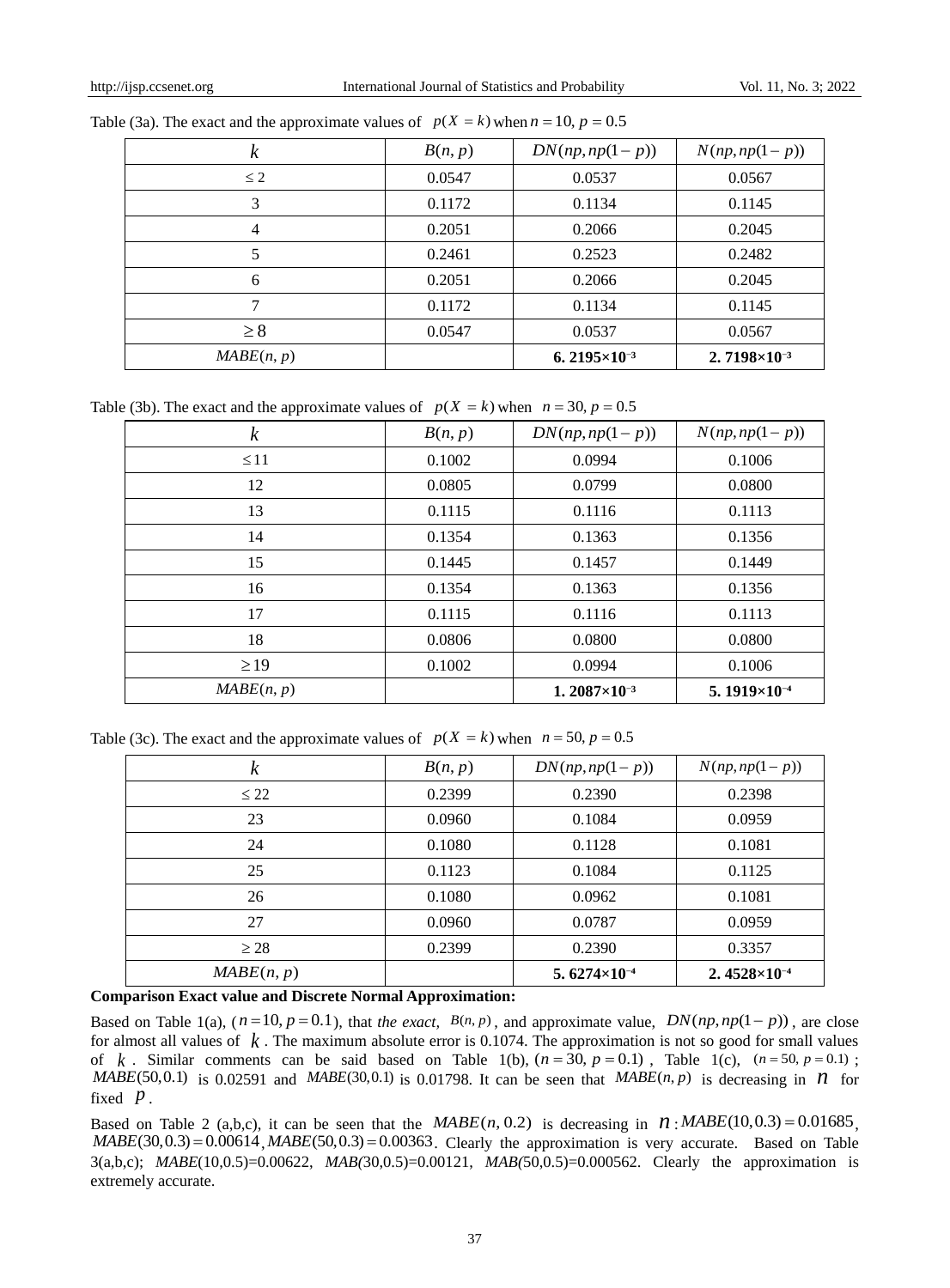## **Comparison of Discrete Normal and Central Limit Theorem Approximations:**

Several ways have been used to approximate the Binomial distribution. The most popular way is the one using the Normal distribution with  $\mu = np$  and  $\sigma^2 = np(1-p)$ . This approximation is justified by the central limit theorem, one of the most important theorems in probability and statistics:

$$
\frac{X - E(X)}{\sqrt{\text{var}(X)}} = \frac{X - np}{\sqrt{np(1 - p)}} \approx N(0,1),
$$

The approximation of the binomial by normal probability function is suitable if  $np > 5$ , (See Schader and Schmid **(1989)).** Since the normal distribution is continuous and the binomial is discrete and takes only nonnegative integers, the correction factor for continuity is being used:

$$
P(X = k) = P(k - 0.5 \le X \le k + 0.5).
$$

For example, if *X* is  $b(10,0.1)$ , then the exact value of  $P(X = 1)$  is

$$
P(X = 1) = {^{10}}_1(0.1)^1(0.9)^9 = 0.3874;
$$

while the approximate value using CLT is

$$
P(X=1) = P(0.5 \le X \le 1.5) \approx \int_{0.5}^{1.5} \frac{1}{\sqrt{1.8\pi}} e^{\frac{-1}{1.8}(x-1)^2} = 0.40184.
$$

Based on the above tables, we can say that except for very few cases of fluctuations, the approximation using the discrete normal distribution is satisfactory and recommended for use. Furthermore, using the discrete normal probability function is more reasonable and easier.

## **3. Conclusions and Some Suggested Future Works**

In this paper, we considered the discrete normal pdf to approximate the binomial probability function. The choice of this pdf is motivated by CLT and the fact that the binomial random variable is a discrete one. Taking into account the accuracy and easiness as well, the discrete normal strongly recommended for use in practice.

It might of interest to go for some theoretical results. The approximate discrete probability function can be also used to make inference about  $p$ , when it is unknown. For example, when the distribution of  $X$  is approximated by  $N(np, np(1-p))$ . Based on this approximated distribution an approximate a  $(1-\alpha)$ % C.I. can be obtained for *p*. Similar things can be done using the discrete pdf.

Other methods of discretizing the normal distribution can be used. For example:

the discrete pdf.  
\n
$$
p(Y = k) = p(X \le k) - p(X \le k - 1) = \Phi\left(\frac{k - \mu}{\sigma}\right) - \Phi\left(\frac{k - 1 - \mu}{\sigma}\right)
$$

is an approach **(See Gomes-Deniz, Vazquez-Polo, Garcia-Garcia (2012)).** Another approach is by using the greatest integer of the continuous random variable;  $Y = \begin{bmatrix} X \end{bmatrix}$ . These approaches can be used to obtain discrete normal distributions, which can be investigated for the approximation of the binomial function. Truncated discrete normal is another choice motivated by the binomial r.v. being nonnegative. Since the Poisson pf is the limit of the binomial pf as  $n \to \infty$ ,  $p \to \infty$  and  $np = \lambda$ , it can be used when p is very small.

#### **References**

- Chang, C. H., Lin, J. J, Pal, N., & Chiang, M. C. (2008). A Note on Improved Approximation of the Binomial Distribution by the Skew-Normal Distribution. *The American Statistician, 62*(2), 167-170. <https://doi.org/10.1198/000313008X305359>
- Filler, W. (1968). *An Introduction to Probability Theory and its Applications.* (3rd ed.) Wiley Eastern Limited.
- Gomiz-Deniz, E., Vazquez-Polo, F., & Garcia-Garcia, V. (2012). A Discrete Version of the Half-Normal Distribution and its Generalization with applications. *Statistical Papers, 55,* 497-511. <https://doi.org/10.1007/s00362-012-0494-6>
- Govindarajulu, Z. (1965). Normal Approximations to the Classical Discrete Distributions. *Sankhyā: The Indian Journal of Statistics, Series A, 27,* 143–72. http://www.jstor.org/stable/25049363
- Hogg, R., & Tanis, E. (1996). Probability and Statistical Inference. (5th ed.). Prentice Hall.